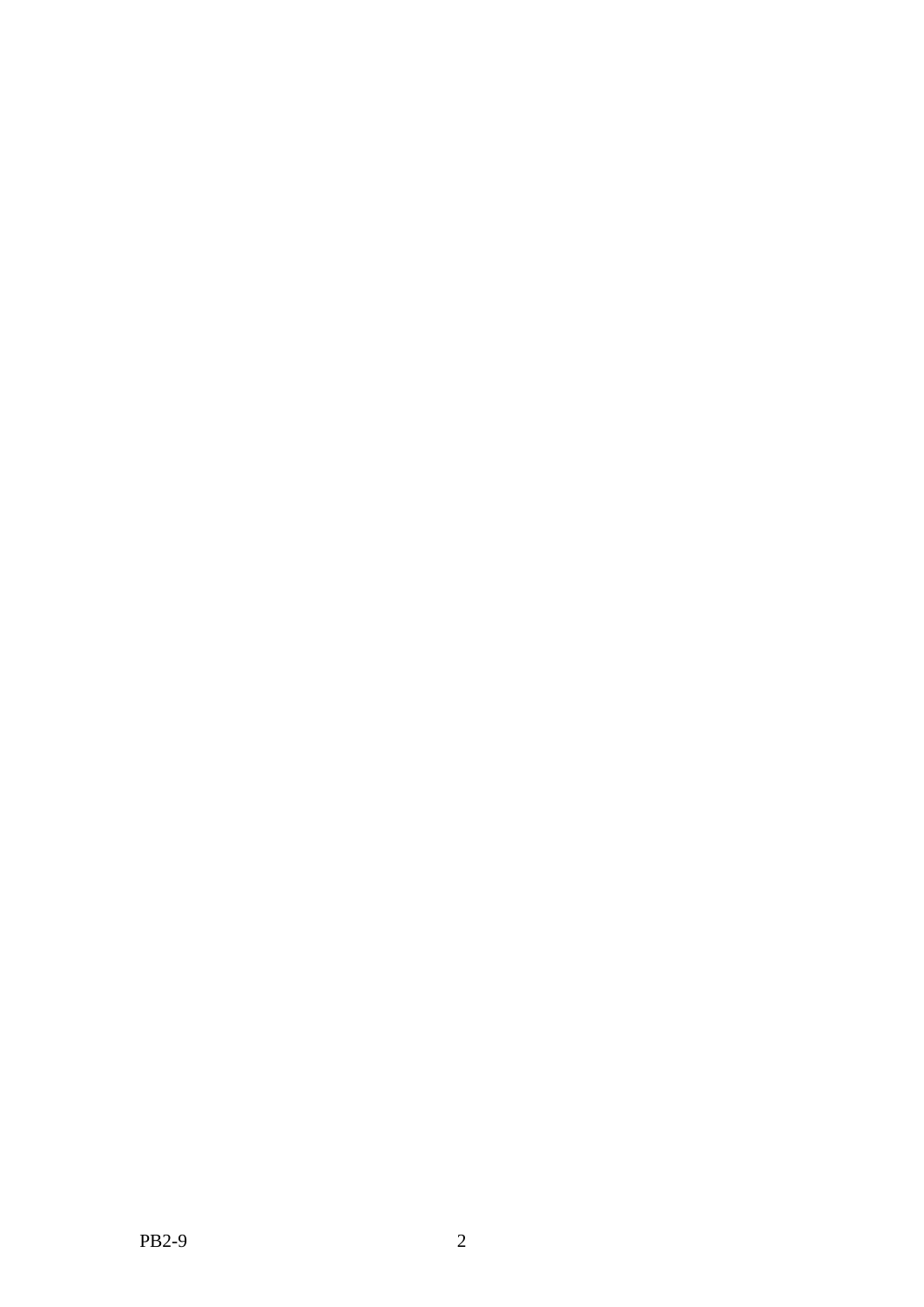## **Bureau of Meteorology, Queensland METRICS FOR FLOOD WARNING CENTRE**

## **December 2010 – January 2011**

| <b>Item</b>    | <b>Activity</b>               | 1 day         | 3 weeks     | 2 months    | Past     |
|----------------|-------------------------------|---------------|-------------|-------------|----------|
|                |                               | <b>Monday</b> | 25 Dec 2010 | 1 Dec 2010  | 10 year  |
|                |                               | 10 Jan 2011   | to          | to          |          |
|                |                               |               | 14 Jan 2011 | 31 Jan 2011 | average  |
| 1              | Pieces of rainfall            |               |             |             |          |
|                | information stored in         | 71,800        | 1,137,000   | 2,881,000   |          |
|                | time-series database          |               |             |             |          |
| $\overline{2}$ | Pieces of water level         |               |             |             |          |
|                | information stored in         | 67,700        | 1,144,000   | 2,832,000   |          |
|                | time-series database          |               |             |             |          |
| 3              | Above threshold               |               |             |             |          |
|                | <b>River Height Bulletins</b> | 96            | 1891        | 4897        |          |
|                | issued                        |               |             |             |          |
| $\overline{4}$ | <b>Rainfall Bulletins to</b>  | 864           | 8,144       | 53,568      |          |
|                | www.bom.gov.au                |               |             |             |          |
| 5              | <b>River Height Bulletins</b> | 576           | 12,096      | 35,712      |          |
|                | to www.bom.gov.au             |               |             |             |          |
| 6              | <b>Flood Warnings</b>         | 32            | 486         | 889         | 347      |
|                | <b>issued</b>                 |               |             |             | per year |
| $\overline{7}$ | <b>Flood Warnings for</b>     | 28            | >373        | >500        | 133      |
|                | major flooding                |               |             |             | per year |
| 8              | <b>River height</b>           |               |             |             | 142      |
|                | predictions (within           | 54            | >846        | >1173       | per year |
|                | warnings)                     |               |             |             |          |
| 9              | <b>Locations for which</b>    | 19            | 94          | 135         | 30       |
|                | predictions made              |               |             |             | per year |
| 10             | Peak flood heights            |               | 753         | 1326        |          |
|                | recorded                      |               |             |             |          |
| 11             | Peak flood heights,           |               | 145         | 152         |          |
|                | highest on record             |               |             |             |          |

Notes for each item:

- 1. Includes each piece of rainfall data from manual and automatic stations stored in operational time-series database. Communicated via telephone, internet, VHF radio, computer-computer links. Includes information from replicated data channels implemented for data security/redundancy.
- 2. Includes each piece of water level data from manual and automatic stations stored in operational time series database. Communicated via telephone, internet, VHF radio, computer-computer links. Includes information from replicated data channels implemented for data security/redundancy.
- 3. Each River Height Bulletin contains latest water level data for river stations which are currently above a pre-defined threshold water level. Also contains information regarding heights above/below road crossings, bridges, spillways etc. Each River height Bulletin is automatically faxed, emailed or computer